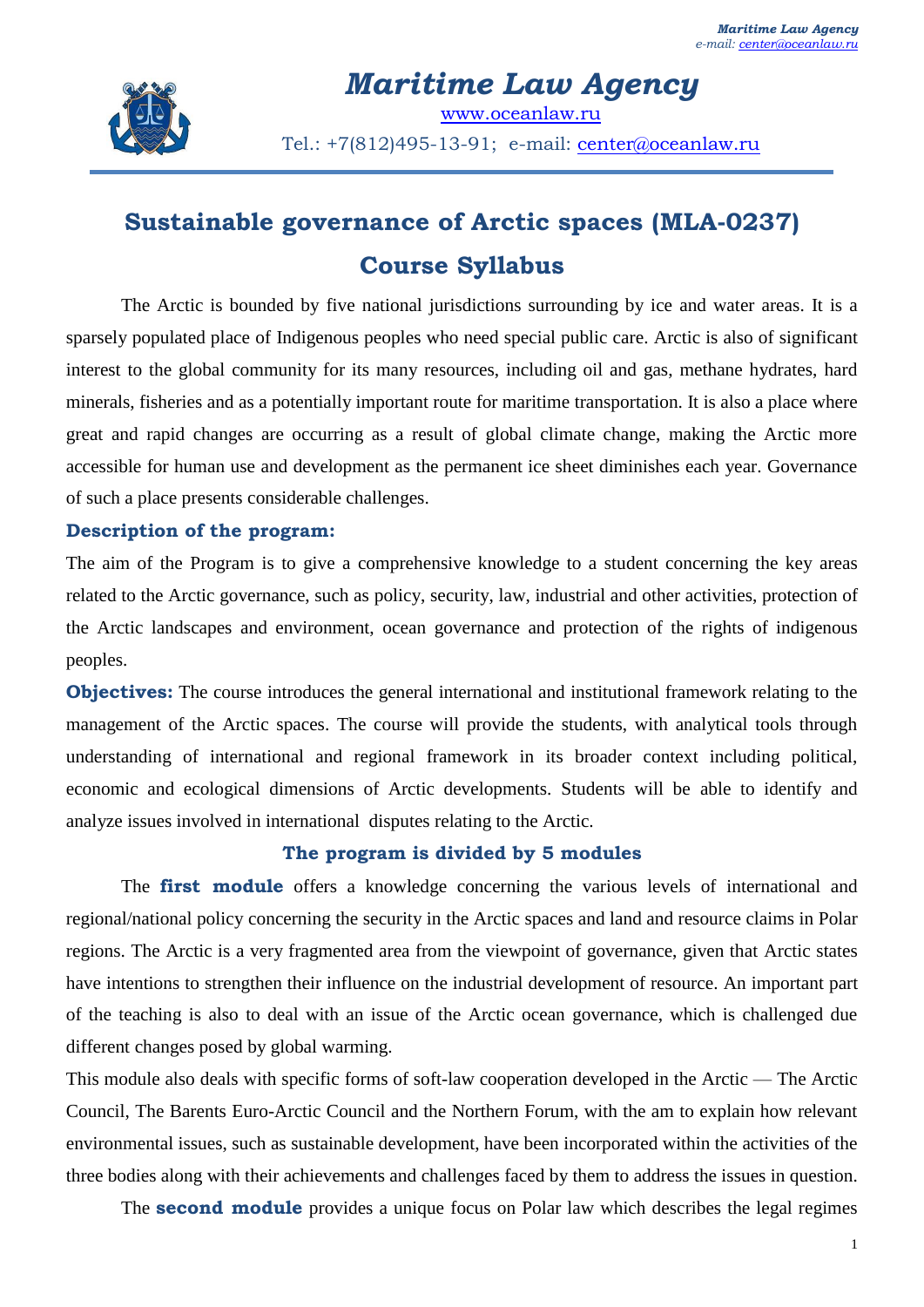applicable to the Arctic and the Antarctic, placing emphasis on relevant areas of public international law and Maritime law. Subject areas include: sovereignty issues and boundary disputes on land and sea; environmental law; natural resources governance; the rights of indigenous peoples in the North and economic development in consideration the dramatic effect of natural issues of climate changes and sensitive environment. The discussions will also include shipping regulations with respect to the provisions of the Polar Code in compare with the regional regulations.

In the **third module** dealing with the consideration of the issue of ensuring the socio-economic maintenance of the indigenous peoples. The Arctic regions are homelands for a number of diverse indigenous peoples. Indigenous peoples make up around 10 % of the Arctic population. Despite the processes of modernization, a great number of the members of different Arctic indigenous peoples continue to rely on natural resources and practice their traditional livelihoods, such as hunting, fishing and reindeer herding, for the maintenance of their economic, social and cultural prosperity. Many kinds of environmental interference cause infringements of environmental human rights of indigenous peoples, particularly their right to culture and traditional livelihoods. This part of this module focuses the rights of indigenous peoples in decision-making process concerning the adoption of the international regulations and local rules particularly from the point of view of environmental rights of Arctic indigenous peoples; it's explains, how environmental changes affect the human rights of indigenous peoples, and how international and national laws are responding.

By learning the available materials in the **fourth module** students should get an understanding, concerning international environmental obligations in general and its application in the Arctic area in particular. In addition, it discusses the general rights and obligations of states in terms of environmental protection, and common issues of compliance and implementation.

**Fifth module** related with the studding of the major phenomenon that shapes the policies and challenges the governance structures in the Arctic is the newly discovered opportunities for the industrial development of Arctic spaces

In the interests of saving biological resources and preserving the natural Arctic environment, the «economic measures» of regulation are also taken.

| <b>Module 1</b>                                          |                                                           |
|----------------------------------------------------------|-----------------------------------------------------------|
| What is «Arctic governance»?                             | History of governance in the Arctic, both the             |
| A critical assessment of the diverse meanings of «Arctic | governance of Arctic nations and the international        |
| governance».                                             | collaborations that have been established to foster       |
| Global and regional issues of «Arctic policy».           | coordination<br>Specific<br>among these nations.          |
| National Arctic Strategies & Arctic Security.            | contemporary governance mechanisms, such as the           |
|                                                          | Arctic Council and more limited sub-regional              |
|                                                          | collaborative bodies, will be discussed and analyzed.     |
|                                                          | Potential future frameworks for Arctic governance,        |
|                                                          | including establishing a regional seas agreement and      |
|                                                          | international treaty agreements for the Arctic similar to |
|                                                          | that implemented for the Antarctic.                       |
|                                                          | Current Arctic policy: Canada; Denmark; Norway and        |
|                                                          | Russia.                                                   |
|                                                          | Arctic security issues.                                   |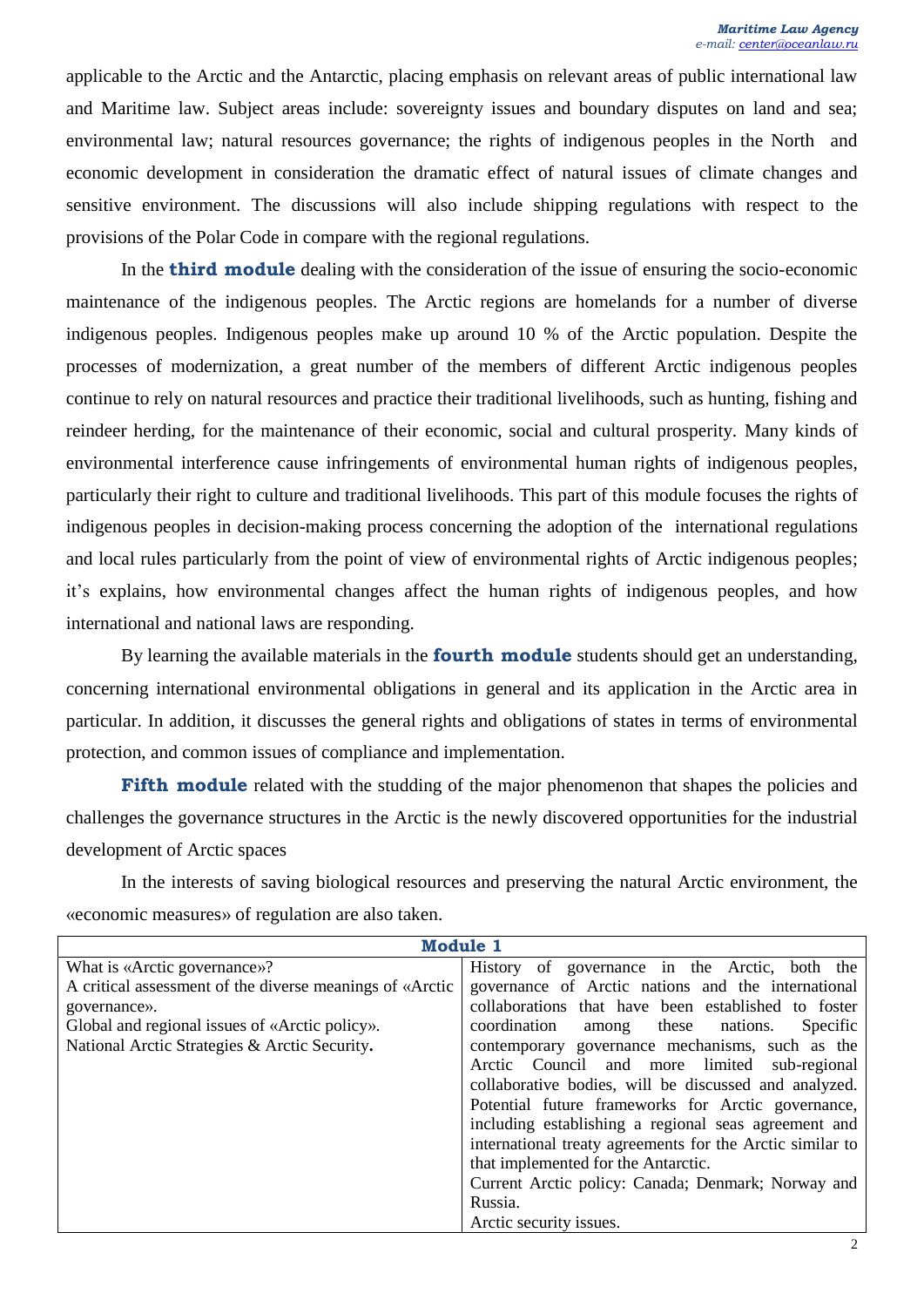| <b>Workshop:</b>                                                                                                             | International organizations and Governance in the         |
|------------------------------------------------------------------------------------------------------------------------------|-----------------------------------------------------------|
| Arctic - modern challenges.<br><b>Module 2</b>                                                                               |                                                           |
| Polar law                                                                                                                    | The legal regimes applicable to the Arctic. It's emphasis |
|                                                                                                                              | on relevant areas of public international law and         |
|                                                                                                                              | Maritime law. Subject areas include: environmental law;   |
|                                                                                                                              | the law of the sea; admiralty and maritime law,           |
|                                                                                                                              | sovereignty issues and boundary disputes on land and      |
|                                                                                                                              | sea; natural resources governance; national claims in     |
|                                                                                                                              | Polar regions.                                            |
| <b>Workshop:</b>                                                                                                             | International law and jurisdiction of the Arctic states.  |
| <b>Module 3</b>                                                                                                              |                                                           |
| of<br>the<br>Socio-economic<br>and<br>legal<br>maintenance                                                                   | The special role of Indigenous peoples of the Arctic in   |
| indigenous peoples.                                                                                                          | the governance of this region.                            |
| <b>Module 4</b>                                                                                                              |                                                           |
| Polar maritime landscapes and protection of the Arctic                                                                       | General introduction to international environmental law;  |
| environment.                                                                                                                 | historical development of international rules, sources    |
|                                                                                                                              | and principles of international environmental law;        |
|                                                                                                                              | examination of the recognition of these principles in     |
|                                                                                                                              | general international law and also in the multilateral    |
|                                                                                                                              | General<br>environmental<br>agreements.<br>rights<br>and  |
|                                                                                                                              | obligations of states in terms of Arctic environmental    |
|                                                                                                                              | protection, and common issues of compliance and           |
|                                                                                                                              | implementation. Biodiversity and protection of the        |
|                                                                                                                              | marine living resources.                                  |
|                                                                                                                              | Conservation of the Arctic landscapes and creation of     |
|                                                                                                                              | marine parks and reserves.                                |
| <b>Workshop:</b>                                                                                                             | Rules and practice for protection of the Arctic           |
|                                                                                                                              | pollution<br>environment<br>from<br>and<br>sustainable    |
|                                                                                                                              | development                                               |
| <b>Module 5</b><br>Industrial exploitation of the Arctic spaces.<br>of<br>seabed<br>industrial<br>Exploitation<br>resources; |                                                           |
|                                                                                                                              | development of Arctic shelf mineral resources             |
|                                                                                                                              | Arctic shipping and Insurance.                            |
|                                                                                                                              | Arctic fisheries and other activities for development of  |
|                                                                                                                              | the biological resources.                                 |
|                                                                                                                              | Arctic tourism an use polar spaces for recreation.        |
| Presentation and discussion of the Essay                                                                                     |                                                           |
|                                                                                                                              | For the research paper (about 5000 words) to be handed    |
|                                                                                                                              | in at the end of the course, each student will conduct a  |
|                                                                                                                              | theory-driven investigation into, or a detailed empirical |
|                                                                                                                              | analysis of an Arctic security or governance issue.       |

## **Learning outcomes**

At the conclusion of the class, the students will:

- $\checkmark$  Understand the evolution of governance in the Arctic to the present.
- $\checkmark$  Acquire a deeper understanding of the contemporary governance framework in the Arctic, including the key participants, their roles, rights and scope of their jurisdiction over Arctic resources.
- $\checkmark$  Understand and critically evaluate contemporary governance mechanisms established by regional states.
- $\checkmark$  Identify and critically evaluate challenges to achieving effective collaboration in the region,